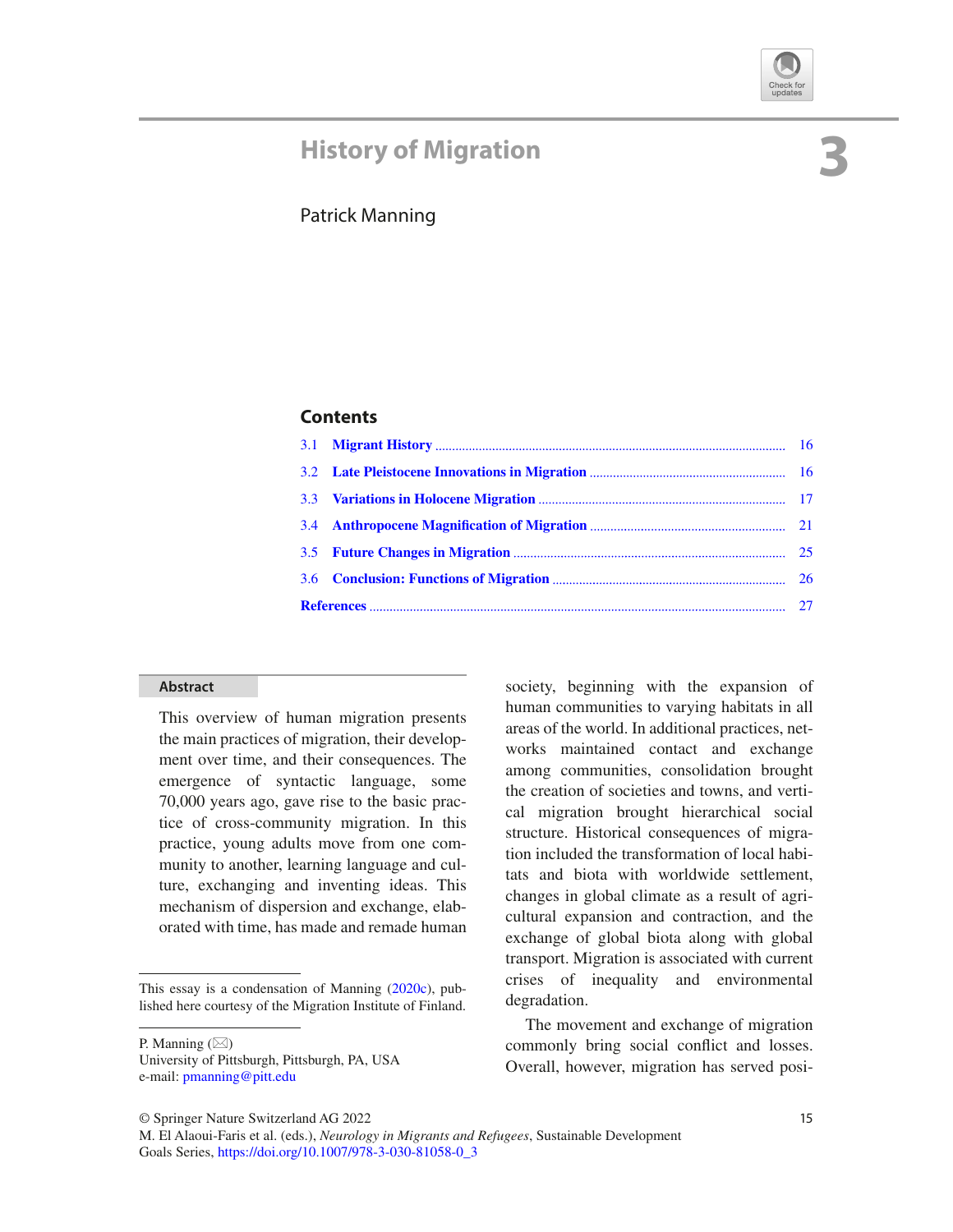tive functions in the human order, especially by reinforcing social and genetic diversity. Migration also shifts the perspectives of individual humans, leading to changes in outlook and knowledge.

#### **Keywords**

Accounting of migration · Climate change · Cross-community migration · Functions of migration · Future migration · Language networks · Occupying the earth · Regulation of migration

#### **3.1 Migrant History**

This chapter is to consider the history of migration in broad scope. By broad scope, I mean that the study of migration goes back to very early times, to the traditions and myths of origin of each people. Yet migration is also a recent discipline, as European scholars began to study urbanization and overseas migration in the nineteenth century. Today, with expanded disciplines of the social sciences, humanities, and natural sciences, we can explore the whole of the human experience through study of migration, reaching across time and space. To address this wide range of issues, I begin with a focus on human agency, tracing social construction of a sequence of migratory institutions and resulting flows of migrants. Then, at several points, I summarize the local and especially global consequences of human migration, including suggestions on how best to quantify and analyze flows of migration. I conclude by reviewing the functions of migration in society and hypothesizing projections of future migration.

As of a million years ago, tool-making hominid species had gradually spread from Africa to much of the Old World. *Homo erectus*, its body hardly distinguishable from our own, had teeth that were larger than ours and a cranial capacity averaging two thirds that of humans today. By 600,000 years ago, *Homo erectus* had given way to *Homo heidelbergensis*, with larger brain capacity. Thereafter, *H. heidelbergensis* gave rise to three rather similar communities: Neanderthals in Europe and West Asia, Denisovans from Central to Eastern Asia, and *Homo sapiens* in Africa. All of these changes, while important, were gradual. From 70,000 years ago, the pace of change accelerated.

#### **3.2 Late Pleistocene Innovations in Migration**

A more rapid social change arose with the emergence of spoken language among *Homo sapiens* in Northeast Africa (now Ethiopia, Kenya, and Tanzania) some 70,000 years ago. Speech and articulate human interaction brought an expanded social order in this Homeland, leading to rapid migration and settlement in increasingly varied habitats. While details of the emergence of spoken language are not confirmed, I argue that syntactical language began in the interaction of children, playing with communication and forming communities of discourse. A community of at least 150 speakers then arose to sustain the vocabulary and especially the syntax of a language. This speaking community became the first social institution (Manning 2020a: 37–43). Communities and their languages expanded, divided, and spread with time; languages changed inherently over time in lexicon, syntax, and phonology (Manning 2020b).

The exchange of young migrants across communities—what I call "cross-community migration"—was an additional social institution of the new community of speaking humans (Manning and Trimmer 2020; Manning 2006). In crosscommunity migration, young adult migrants moved to different communities, where they had to learn new language and customs, thus facilitating exchange of knowledge, genetic exchange, and creation of networks linking communities through speech (Manning 2020a: 56). With this additional institution, human migration now became distinctive from that of other mammals. Language, community, and cross-community migration combined to form the basic model of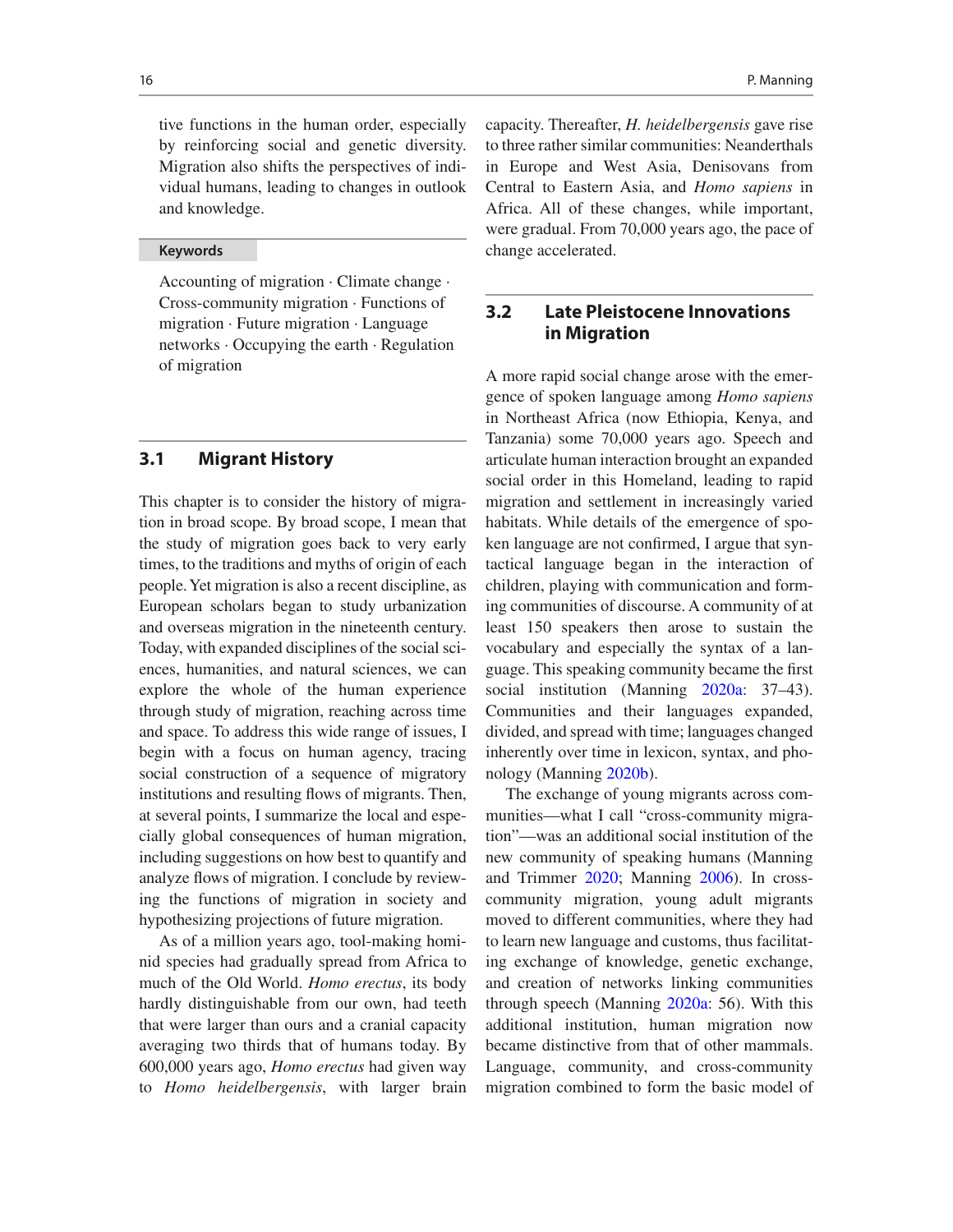human migration: these practices supplemented the previous form of migration, the simple population expansion and colonization of new lands.

In the course of the next 50,000 years of expansion across the continents, humans of the late Pleistocene era, living as foragers, extended their basic model of migration. They relied on intimate ties within their communities and built two levels of networks beyond their communities. Among nearby communities, crosscommunity migration and periodic gatherings sustained *local networks*, sharing knowledge on each new habitat and speeding the colonization of additional lands. Further, *regional networks* linked localized communities into continental webs. The effectiveness of regional networks is attested by the exchange of technical advances over great distances; parallel exchanges spread archery, atlatls (throwing sticks), sewing and weaving. Dogs, who joined human societies some 30,000 years ago, most likely in northeast Asia, spread to communities on every continent.

By  $12,000$  years ago, a first wave of global consequences of human migration had taken the form of a human imprint on global habitat. Speaking humans had settled all of the continents and had seized a place at the top of the food chain. Our ancestors, an invasive species, modi fied the habitat of the many localities in which they settled, shifting the balance among other species and laying the groundwork for further migrations. The expansion of our species included absorption of competing hominid species, advances in technology, adaptation to new habitats, and innovations in representation, all relying on the constructed social institutions of spoken language, community, and cross-community migration. Migration, relying on high levels of intercommunication, maintained local communities, sustaining regional networks, and colonized new lands. In the dramatic ecological changes at the end of the Pleistocene, human communities innovated with larger social groups and by adding production of dwellings, containers, and some ceramics to their heritage of foraging. This sudden and variegated expansion, which relied on verbal communication for many of its particulars, tends to confirm the hypothesis that

spoken language and cross-community migration emerged together, roughly 70,000 years ago.

#### **3.3 Variations in Holocene Migration**

The Holocene epoch, opening 12,000 years ago and continuing until the recent past, brought change upon change, magnifying human leadership in the animal kingdom and developing additional patterns of migration. Humans expanded their productive skills, giving them increasing independence from the natural world. The results of Holocene-era expansion were both positive and negative: human society now exploited the Earth with an intensity sufficient to bring about climate change.

Holocene variations in the basic model of migration led in three directions. The amplified model of migration added processes of population dispersion, population consolidation and, more gradually, vertical migration and creation of hierarchies. Dispersion brought settlement of additional habitats; consolidation brought exploitation of existing habitats with denser populations and construction of more complex social orders. In a genuinely new variation on migration, vertical migration arose to enable the creation of social hierarchies. During the 12,000 years of the Holocene, these further variations on cross-community migration facilitated institutional and technological innovation, creation of new networks of dispersion and consolidation, and population growth.

In dispersion, the continued warming of the early Holocene reinforced the spread of migrants across distances. In West Asia, speakers of Afroasiatic languages moved from the Nile Valley to all of Northern Africa, the Levant, and Arabia; in East Asia, speakers of Chinese languages moved from southwest highlands to the northeast of today's China (Manning 2020a: 93–98). In the Americas, migrants moved eastward in South America and from North America into Meso-America (Manning 2020b).

In consolidation, the social organization of the Holocene epoch confirmed the concentration of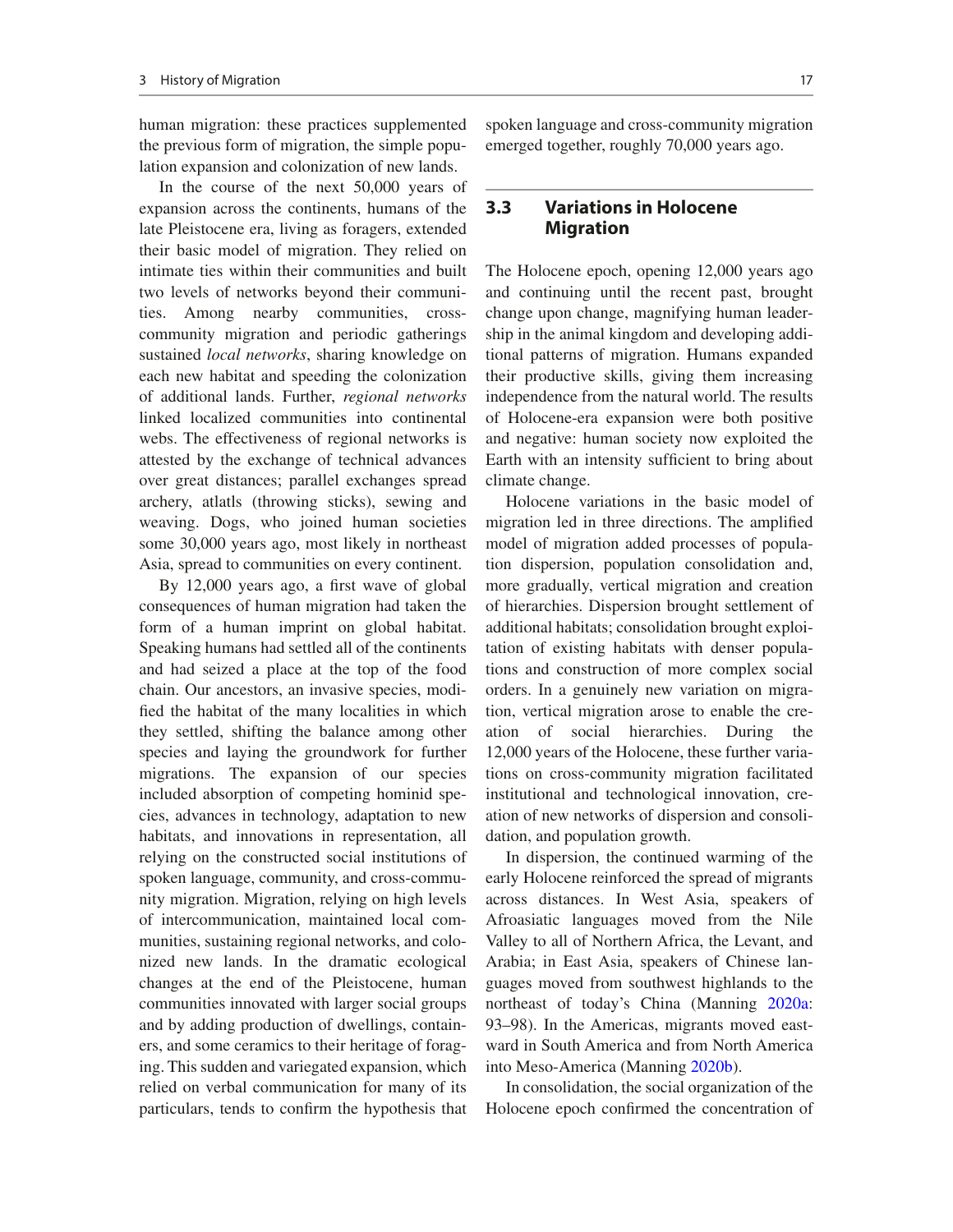migrants by creating societies of 1000 or more members which formed by consolidation of six or more of the earlier communities. Formation of Holocene societies expanded the size of language groups, reinforcing social diversity and division of labor yet sharing an identity that we can call ethnicity. As the Holocene proceeded, agriculture arose in key centers—in Asia, New Guinea, Africa, and South America—and then spread within those regions. Initial crops included wheat, barley, rice, millet, sorghum, taro, and yams; domesticated animals included donkeys, goats, sheep, cattle, pigs, and chickens. Towns formed, reaching populations of 10,000.

Dispersion and consolidation in migration, in the mid-Holocene era, brought a second wave of global migratory consequences. That is, migration and expanded agriculture brought stable climate from the mid-Holocene to the Anthropocene. Climate stability, in turn, encouraged further settlement and social expansion. The multi-pronged argument of geologist William Ruddiman is central to this analysis (Ruddiman 2014). He began by noting that the post-Ice Age peak in insolation and temperature, 10,000 years ago, was followed by a decline in temperature and in atmospheric carbon dioxide and methane, as in the previous glacial cycles of climate. But in the most recent glacial cycle, the decline in carbon dioxide reversed and began a rapid rise from about 6000 years ago. Ruddiman showed that human clearing of forest and bush for farming, in many parts of the world, reduced the absorption of carbon dioxide by plant life and also increased Earth's reflectivity. These combined factors caused atmospheric carbon dioxide concentration to increase, preventing solar energy from escaping the earth and raising temperatures. In parallel, methane gas, arising from chemical change in wetlands and later from the burping and flatulence of numerous grass-eating large animals, is even more efficient in increasing temperature. Methane concentration, initially declining after the peak in insolation, began to increase 4000 years ago, reinforcing temperature rise. Ruddiman's explanation was that growing numbers of oxen, cattle, and water buffalo, pulling ploughs in farming—reinforced by the rise of equine culture—combined to expand atmospheric methane 4000 years ago (Ruddiman 2014: 19–42).

The overall result, confirmed in recent analysis, was that the Earth's natural temperature decline was cancelled out by human creation of greenhouse gases, initially through forest clearing, then by intensive cultivation aided by animals (Vavrus et al. 2018). As a result, temperature from 6000 years ago until the twentieth century maintained a stability that was virtually unprecedented in climate history. This era of Holocene climatic stability, resulting from migration, towns, and agriculture, provided the basis on which human society and economy expanded and evolved dramatically.

In the late-Holocene epoch, 5000 years ago to 1000 years ago, the human model of migration continued its amplification. Social hierarchy added vertical networks to the horizontal networks of dispersion and consolidation. Despite long resistance by those who preferred egalitarian societies, states, warfare and empires expanded along with agricultural and urban societies (Flannery and Marcus 2012: 91–183). This was the era of early cities in Mesopotamia, the Nile, and Yellow River Valley. The Achaemenid state of Persia launched the first large empire in 550 BCE (2500 years ago), after which empires replaced each other until the twentieth century. Reliance on domestic animals, especially in the Old World, provided societies with food, motive force, fibers, and skins: horses expanded the scale of war and of enslavement. Technical and social innovations brought metals, water supply, and literacy. At the same time, farming populations dispersed in many directions: Indo-European speakers settled and opened farms in Europe and South Asia, as did Austronesians in island Southeast Asia, Bantu-speakers in the southern third of Africa, and farmers in North and South America. Fluctuations in climate, disease, and hierarchy continued in rural and urban societies.

The terminal Holocene epoch—the 1000 years from 800 CE to 1800 CE—brought an acceleration of change. The human model of migration gained a new level of activity, as a period of warming brought the expression of ambitions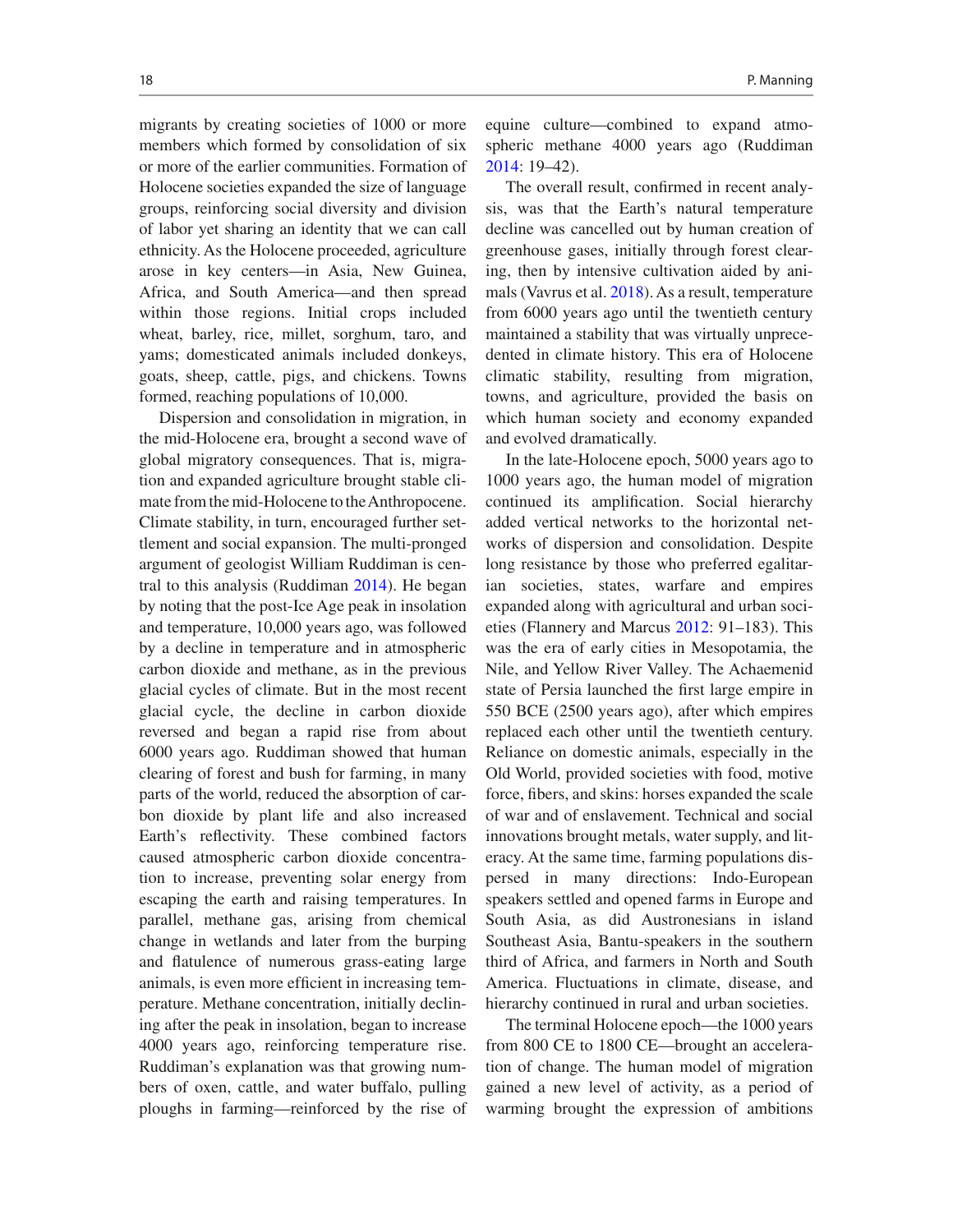both in expanded military conflict and in crosscontinental and global migrations.

A third wave of global migratory consequences arose from this era's expanded volume of warfare, long-distance migration, and exchange. These human factors combined with epidemic disease to cause population decline and global cooling. This "Era of Collisions," as I call it, included collisions within human society and collisions of humanity with the natural world, bringing alternations of growth and disaster. The collisions included warfare among societies, expansion of both high-status and low-status migration, the creation of a fluctuating global commercial network, and epidemics and climate disasters resulting in part from human expansion. Viking, Fatimid, Song, and other conquerors built empires between 800 and 1000 CE. Steady warming took place from 700 CE up to 1250 CE. Such warming, causing population and agricultural output to rise, is well documented for Europe but also confirmed for other parts of the world (Campbell 2016). At the same time, in the regions where societies had built the densest populations and the most innovative technology, an era of warfare and social conflict unfolded along with the warm and humid climate. Examples on every continent document this era's warfare and successive imperial conquests, alternating with commercial expansion. The Mongol state, exploding from 1200 CE, became the extreme example of conquests in response to new opportunities. Then, after 150 years of Mongol conquest and widespread empire, epidemic disease checked the empire. Bubonic plague, perhaps facilitated by increased contact of the Mongol empire, spread beyond Mongol frontiers from the 1340s through Asia, the Mediterranean, and Europe, causing population, commerce, and empire to decline—and soon bringing similar decline to sub-Saharan Africa (Green 2018).

Ruddiman argues that these epidemics and war casualties show how changes in human society can reduce temperature as well as increase it (Ruddiman 2014). Declining population meant less farming—the fields became overgrown and herds of animals declined, so that carbon dioxide and methane emissions declined, resulting in

temperature reduction. Then, from the sixteenth century, Old World diseases caused a collapse in American populations, as confirmed in a recent genomic analysis (O'Fallon and Fehren-Schmitz 2011). This Columbian Exchange brought a decline in global temperature and may also have led to disease and population decline in the Old World that has not otherwise been accounted for, as exemplified by the case of syphilis. The Little Ice Age, a three-century worldwide decline in temperature, reached its low point in the midseventeenth century, thus responding in part to changes in human society.

Migration studies, expanding in geographic and temporal scope, are gradually revealing the long-term dynamics of world history from 800 to 1800. Such studies, clearly linking worldwide population flows since 1500, are beginning to show connections to pre-1500 populations and migration worldwide. Global commerce and warfare each expanded, with fluctuations, from the eleventh to twelfth centuries until they brought the opening of global maritime connections by 1500. Merchants turned especially to enslavement as they sought labor to support expanding commerce. From the fourteenth century, enslavement focused on African laborers so that, from the mid-17th to the mid-nineteenth century, the principal flow of international migrants was that of African captives crossing the Atlantic but also driven to the Mediterranean and the Indian Ocean. Atlantic flow reached 100,000 captive voyagers per year.<sup>1</sup>

In an important analytical advance, migration scholars Jan and Leo Lucassen developed a comprehensive framework for accounting of migration, applying it to large and literate cultural and political units (Lucassen and Lucassen 2014: 3–54). Focusing initially on Europe (including European Russia), they tallied several types of both domestic and cross-border migration. For the period 1500–1800, they found the largest cat-

<sup>&</sup>lt;sup>1</sup>Thus, it may be argued that the ambitions of warriors and merchants amounted to an effort to create a hierarchical Human System, in which the rulers of empire formed a superior order, while the enslaved and inhabitants of colonies performed separate functions as subordinates.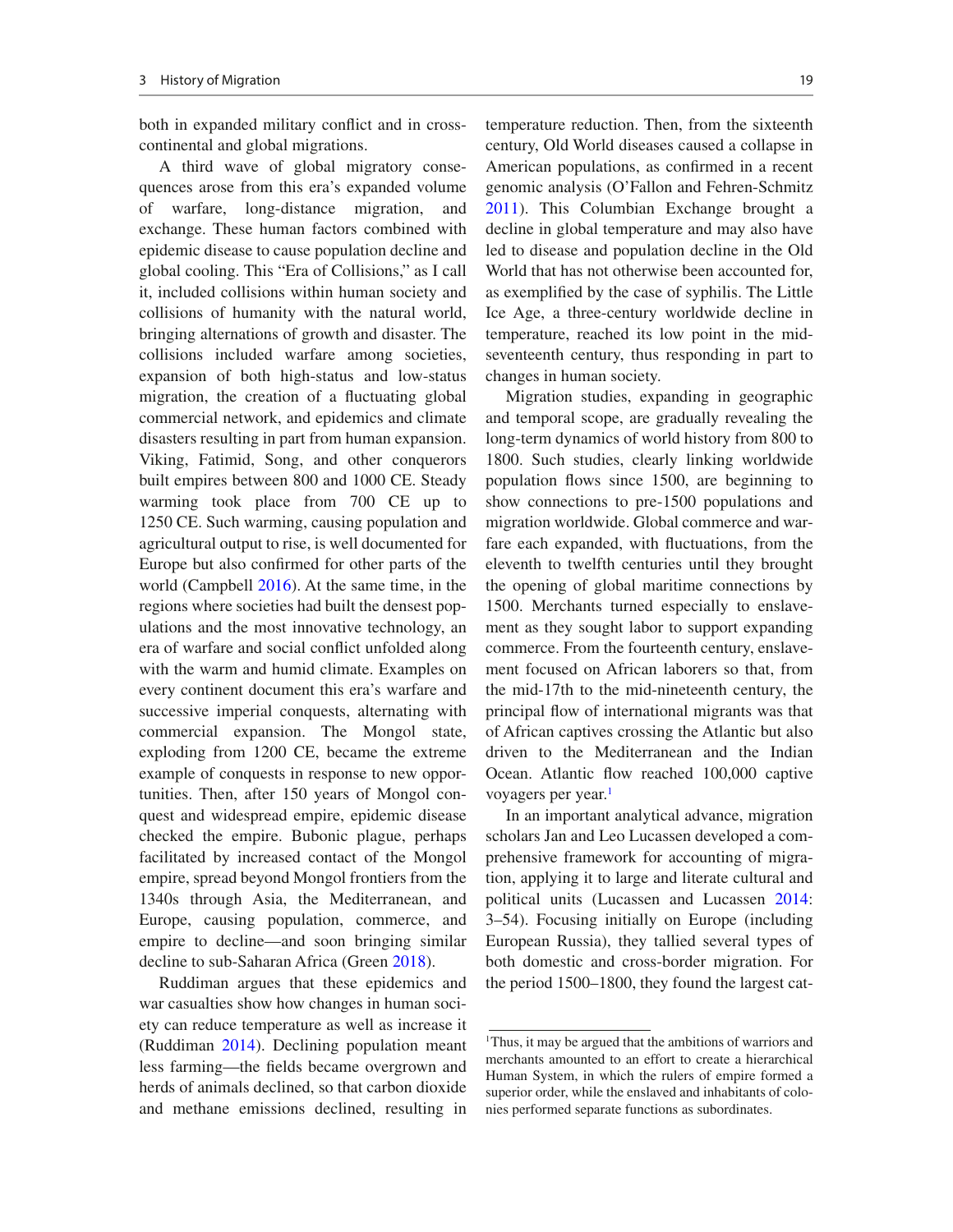egory of internal migration to be temporal multiannual migration, consisting of the recruitment of soldiers, sailors, and artisans within the region, as indicated in Fig. 3.1. They also tallied seasonal migration, urbanization, and rural resettlement. For external migration, they tallied immigration to Europe (which was tiny) and emigration from Europe (which was larger though much smaller than the contemporary forced migration of Africans). The Lucassens calculated a Cross-Cultural Migration Rate, summing migration in 50-year periods for Europe as a whole and taking it as a percentage of mid-period population for each period. Study of the parallel territories of China, Japan, and India showed some similarity in migration patterns.

For other times and places, one may ultimately be able to trace migratory detail parallel to that of the Lucassens' analysis. The results should reveal how human society transformed itself greatly during the 12,000 years of the Holocene epoch, relying at every step on the institutions and expansion of the preceding

Pleistocene epoch. As people from around the world encountered each other more regularly, new hierarchies and new prejudices arose. Racial categorization and racial discrimination became a part of what marked the difference between migrants of high status and migrants who were subordinated (Manning 2009: 136– 45). Such hierarchy is not unrelated to today's rejection and subordination of so many immigrants. One last collision in this era of collisions was the rise of capitalist economic organization—a new type of global commercial network, centered in the maritime powers of northwest Europe. Through creation of social institutions linking leading proprietors to national governments, Dutch, British and then other national economies expanded their influence in the global commercial network through a combination of warfare and investment in commercial practice. By the mid-nineteenth century, an alliance of proprietors, pro-capitalist governments, and their expanding empires gained leadership in much of the global economy.



**Fig. 3.1** Europe's cross-cultural migration rate, 1500–1800. Source: Lucassen and Lucassen (2014: 17)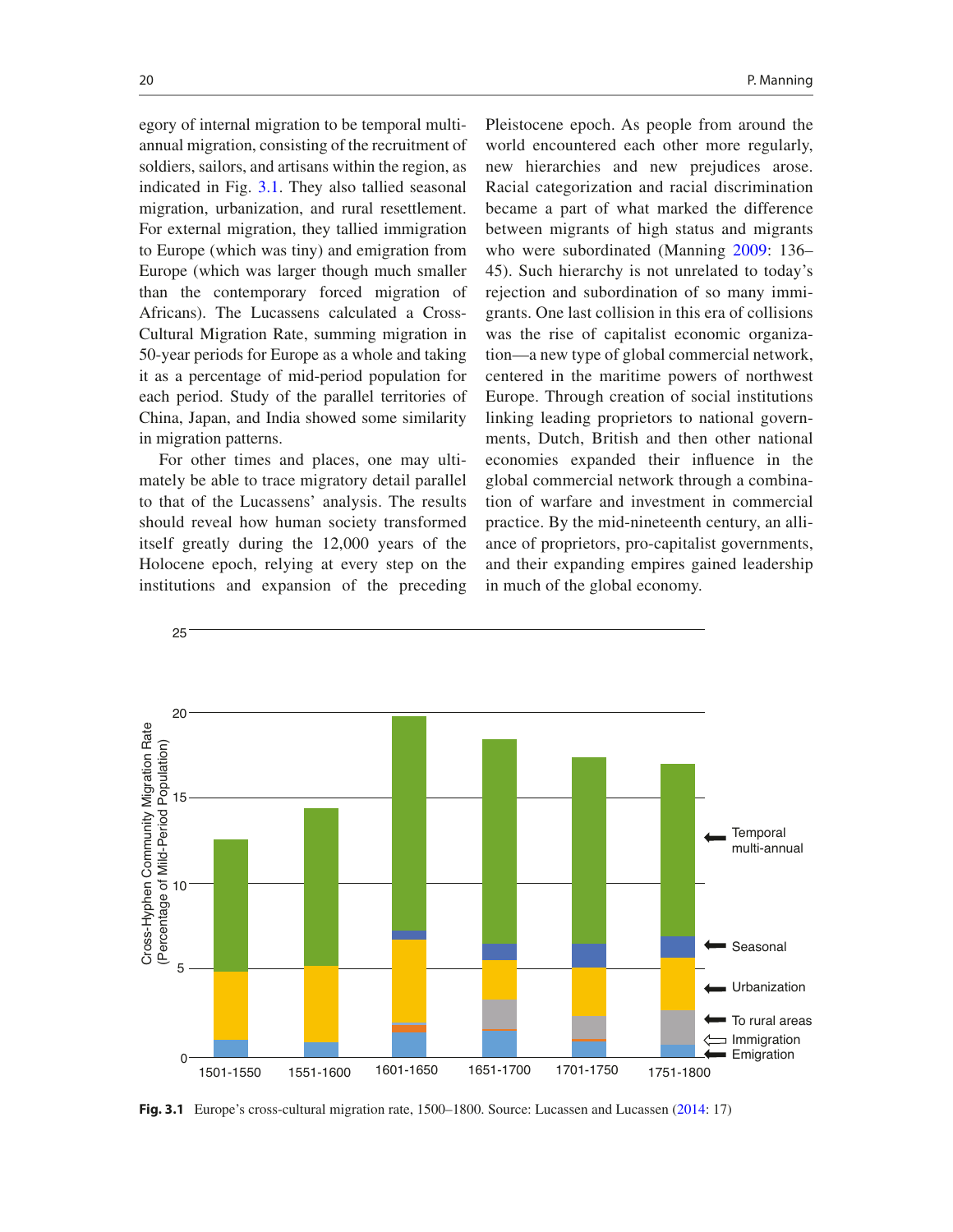#### **3.4 Anthropocene Magni"cation of Migration**

The Anthropocene epoch, beginning in roughly 1800 CE, is defined through the accelerated transformations by which human society became the principal influence on the natural ecology, making it appear that nature was at last being mastered. A new model of migration arose, maintaining many old practices but expanding networks of labor migration, knowledge exchange, and economic exchange. The new practices brought extraordinary growth in the arenas of economics, population, and knowledge. By the twenty-first century, the consequences of expanded migration and growth brought unprecedented social inequality and environmental warming. To face these and related threats to the human system, new networks were required to attend to the needs of refugees fleeing social and environmental crises.

I turn first to the process of growth in migration and society, then to the emerging crises. Language provides an index of the expanding scale of society, as localized dialects gave way to national languages. While statistics are scarce on populations by language, certain language communities had grown by the nineteenth century to a million people—even several million—speaking virtually the same language. Language communities consolidated further during the twentieth century, through the influence of school systems and electronic communication. The same process, however, brought the loss of many languages and dialects absorbed into these huge communities.

Nineteenth-century migration expanded at once for people of low status and high status: steamships had both staterooms and steerage. Travelers included viceroys, generals and their troops, labor migrants for agriculture and industry both rural and urban, as well as merchants and hawkers, students and skilled professionals. Through migration arose industrialization and its ideology of civilizational hierarchy by race, religion, and economic role. Capitalist economic structures expanded in North Atlantic metropoles and colonial peripheries. Coal was essential to developing steam power, but the burning of petroleum, beginning in 1860, became globally dominant before 1900.

I discuss the process of Anthropocene migration in further detail since it has become so huge and globally connected. Enslavement worldwide rose to a peak in the mid-nineteenth century in the Americas, Africa, and Asia, then declined as wage labor expanded. Irish migration exploded with the famine of the 1840s, followed by other European flows. This was the start of the era of free trade, in which great powers allowed no restrictions on trade and considered migrants as commodities in free trade, to be settled wherever there was a market for them. Nevertheless, indentured laborers too moved to the Caribbean, Southeast Asia, and the Pacific.

Historian Adam McKeown showed that the century of expanded international migration, 1840–1940, was not only transatlantic (McKeown 2008). As shown in Fig. 3.2, McKeown traced peaks of 3 million emigrants per year—migrants leaving China, India, and Japan as well as those leaving Europe; he traced both the eastward and westward movement of Russians. Combining McKeown's analysis of international migration with the Lucassens' comprehensive analysis, both confirm that emigration grew greatly for Europe, while the Lucassens show that, in domestic migration, European urbanization expanded while "temporal multi-annual" migration declined (Lucassen and Lucassen 2014).

Elsewhere, other migratory factors intervened, transforming the regulation of migration. Migrations from the 1840s to 1870s included Chinese migrants to California and elsewhere in North America. White citizens of the United States, having just conquered California, alternated between recruiting Chinese migrants as subordinate workers and expelling them as threats to American dominance of their newly acquired territory. McKeown found that US national bureaucrats sought to replace crude expulsion with another tactic for limiting immigration (McKeown 2008: 149–84). They replaced the idea of migrants as commodities with the idea that some migrants might qualify as "free persons," persons of civilized background, able to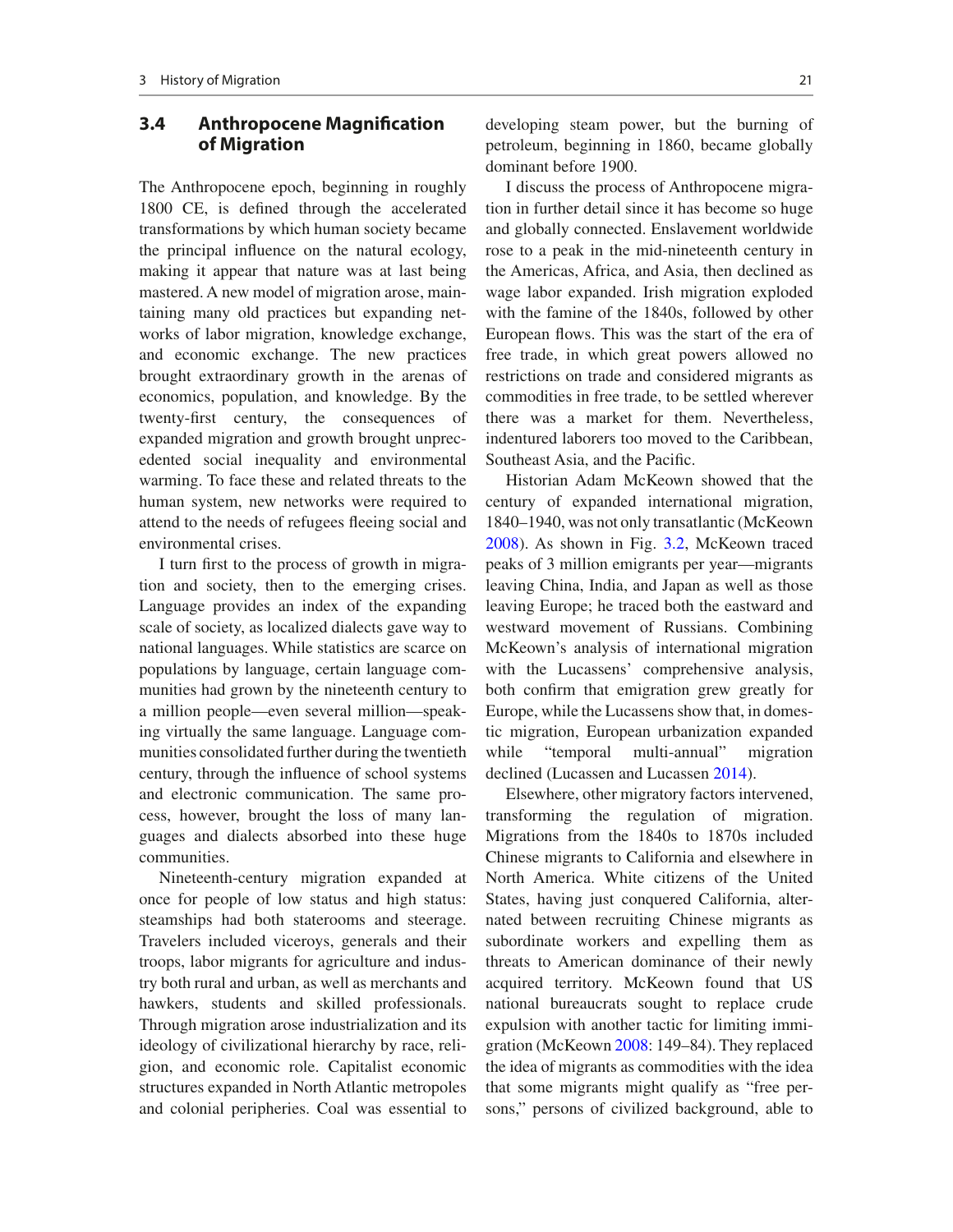

Fig. 3.2 McKeown (2008) on global migration

contribute to the progress of the nation. The result allowed admission of small numbers but rejected most applicants. Each applicant for entry had to demonstrate an elaborate record of familial and professional excellence. In response, schools developed in China to prepare the applicants. Elaborate systems of passports and visas, inspected by a complex border bureaucracy, grew up within the US, then among other American nations, and gradually worldwide. In the 1920s, the US was able to establish restrictions on the number of persons who could enter the nation from any other land, privileging high-status over low-status migrants.

In two world wars, empires fought to the death in great, global cataclysms, involving huge migrations of military forces and great flows of refugees. (Those wartime migrations should be studied in more detail.) The Second World War led to restructuring of the global social order. A wave of decolonization brought national independence for Asian countries in the 1940s, for African countries in the 1960s, and then more generally. Formation of the United Nations, in part to preserve the peace among great powers,

ended up doing at least as much to facilitate relations within the expanded community of nations. By the 1970s, empires had been replaced by passports and visas—and national statistics—for nearly 200 nations.

But with the abolition of slavery, reinforced by the limits on admission of overseas workers, the demand in wealthy nations for low-wage agricultural workers became more insistent. In the 1940s, the U.S. set up separate arrangements to bring in temporary workers from the Englishspeaking Caribbean for eastern US farms, and from Mexico for western lands. Out of these initially temporary flows developed permanent settlements of West Indians and Mexicans in the eastern and western portions of the US (Hahamovich 1997; Galarza 1964). In the context of decolonization, these migrations reflected the increased mobility of colonial and semicolonial peoples. Even so, there had arisen two regimes of international migrants: to oversimplify it, high-status migrants could gain citizenship in their countries of destination, while low-status migrants could move only as temporary laborers.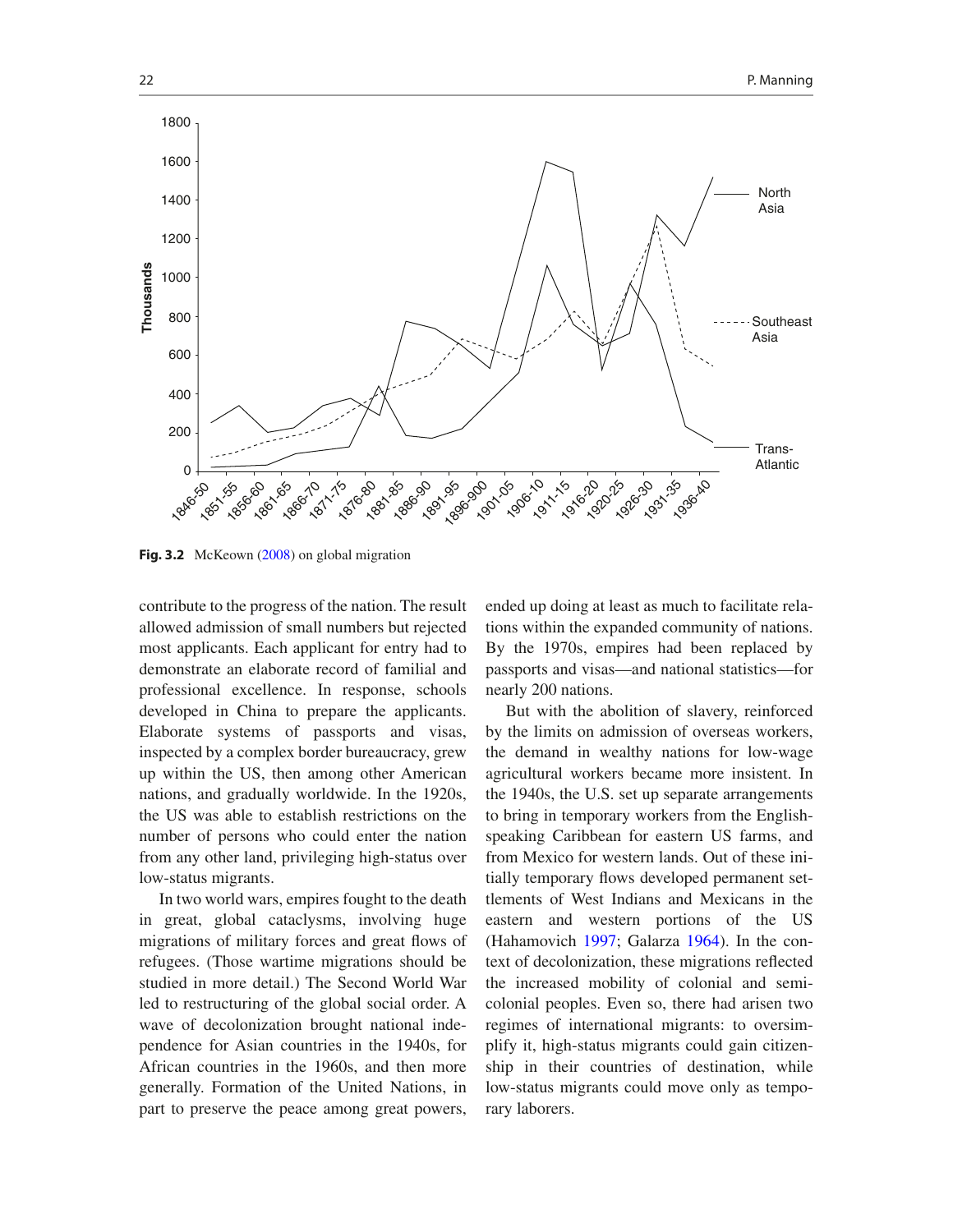By the opening of the twenty-first century after decolonization, the rise and fall of communism, and the marginalization of trade unionism—a newly powerful industrial and financial capitalism had incorporated 200 nations into a global economic network that was united by migration, commerce, and communication. The social and environmental crises of this new order soon became apparent. Social inequality reached unprecedented levels, while hostility to migrants and ethnic differences brought social turmoil. For the second time in a millennium, there was an effort by economic elites to reorganize the Human System along hierarchical lines, replacing the links among parallel regional networks with a sharp differentiation between a small class of the privileged and others who served them. Disruption of the natural world emerged most obviously with rising average temperature, but also with extinctions of species, elimination of forests, disruption of waterways, and eventually by huge mining and manufacturing projects that disrupted the atmosphere, the oceans, the lithosphere, and living creatures of all sizes. Viewed from this perspective, the future of humanity appears uncertain.

The argument that I offer here, asserting the role of migration in past transformation and present disruption, can be sustained only through more detailed documentation. Fortunately, advances in scholarship and data-collection provide a basis for detailed analysis of past migration and for projection of future migration. The United Nations has actively collected statistics since 1950, steadily broadening its scope to coordinate expanding nationhood and social complexity. Analysts, now with expanded knowledge, are therefore in a position to document migration systematically in present and past, making it possible to gain understanding of migration more fully (though not necessarily to control the effects of migration). In addition to population statistics, the UN first emphasized international migration, thinking especially of migration to relatively rich nations. For international migration, tallies have focused on *stocks* of "foreign-born" persons, by nation of residence. The largest such population is in the United States, which had over 40 million migrants in 2015 (15% of the national population total of 320 million). For the stock of outmigrants in 2015, the largest was 15 million born in India and living elsewhere. Yet stocks of foreign-born provide a one-dimensional view, making migratory populations look huge by showing accumulated numbers over an unspeci fied time period. Measures of *flows*, in contrast, are more specific in that they give the two dimensions of origin and destination and are also speci fied by duration.

Recent work on migrant flows has developed imaginative graphics such as that in Fig. 3.3, showing regions of origin and destination according to a methodology developed by Abel and Sander (2014). It shows a total of 80 million migrant departures and arrivals in the period 2010–2015, corresponding to departure plus arrival of 40 million individual migrants, at the rate of roughly 8 million per year.<sup>2</sup> The major flow from Latin America to the US is clear in Fig. 3.3; it is also striking to see how many migrants moved from one part of Asia to another and from one part of Africa to another.

This and other alternative modes of presentation point toward methods for more coherent quantification of migration. One can now identify at least four frameworks for documenting migration, all of which have been reformulated and improved within the past 15 years:

- 1. censuses and passenger lists, showing emigration and immigration, as shown in Fig. 3.2 (McKeown 2008);
- 2. cross-community migration and diaspora, a framework for thinking about longer periods of time and migration from community to community (Manning 2006, 2020a);
- 3. cross-cultural migration rate, accounting for domestic and foreign migration for a territory (Lucassen and Lucassen 2014);
- 4. United Nations census summaries since 1950, expanded to include urban and rural population, migrant stocks, refugee stocks, and other surveys.

<sup>&</sup>lt;sup>2</sup>Outflows of migration begin at the edge of the circle; inflows of migration end with arrows pointed at the destination. Totals of in-migrants and out-migrants are shown at the edge.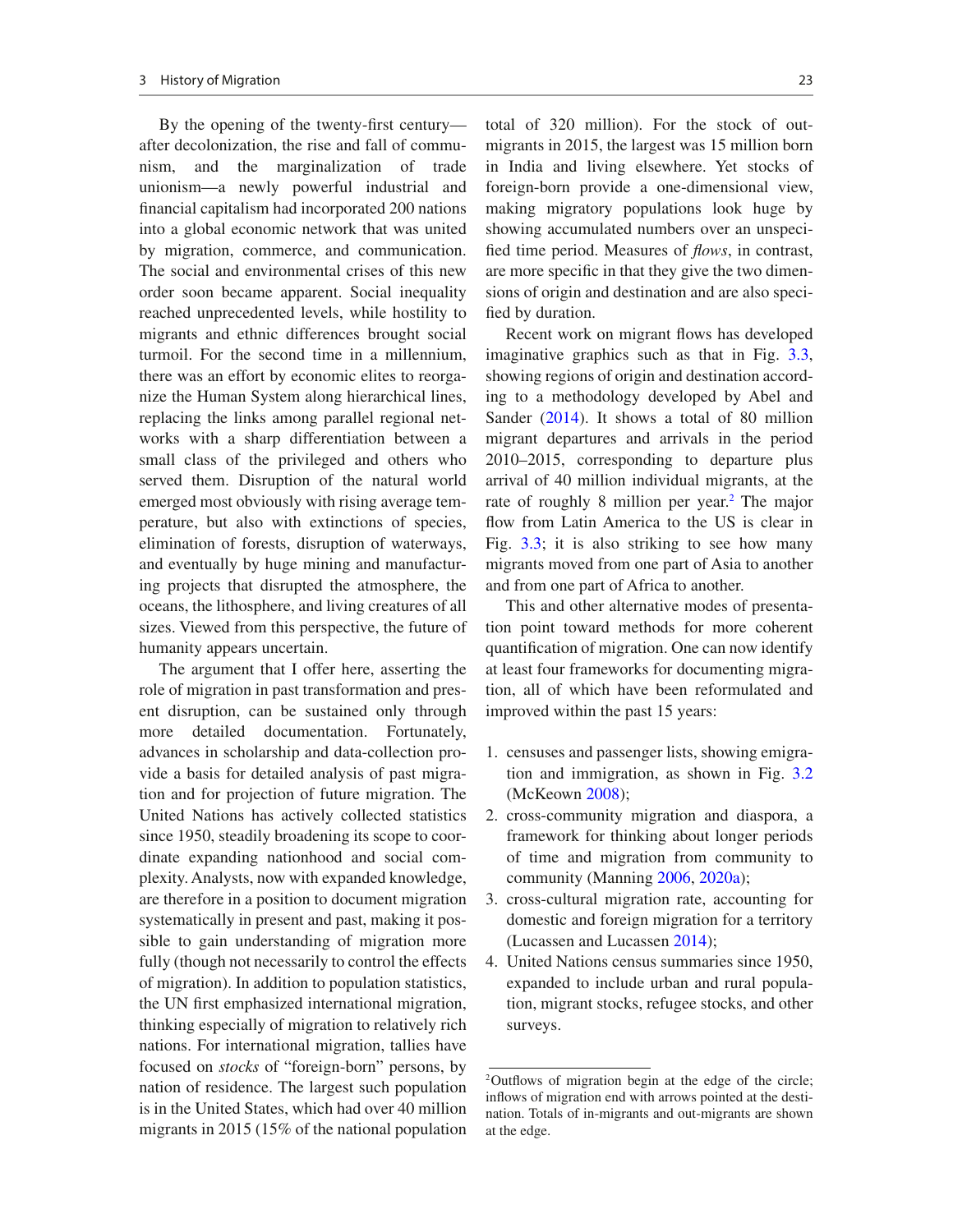Fig. 3.3 Migrant flow, 2010–2015. Source: International Organization of Migration (2018). "*With courtesy from the International Organization for Migration (IOM UN Migration)*"



All of these frameworks for reporting on migration are calculated on an annual or 5-year basis, except for the Lucassens' (2014) 50-year calculation of the cross-cultural migration rate.

I believe it is feasible to devise standard figures, on an annual or 5-year basis, to facilitate comparison of migrant flows over time and space. For 2015, Table 3.1 shows the stock of global population, then five major flows as numbers of migrants and as rates of migration per thousand population: births (or net flows of population gain per period), domestic urbanization, and international migrants (the total of professionallevel migrants and temporary migrant workers, social refugees, and environmental refugees).

Based on this approach, it should be possible to create standardized, multidimensional estimates of migration flows as a widely recognized statistic. These standard migration rates would need to be calculated on an annual or quinquennial basis. Such standardized migration rates per

**Table 3.1** Worldwide migration by category, in millions of persons per year, 2015. Source: United Nations (2018); International Organization of Migration (2018). "*Based on data from United Nations Population Of"ce and the International Organization for Migration*"

|                                  | Population stock | Rate |
|----------------------------------|------------------|------|
|                                  | and flow         | 0/00 |
| Global population stock,<br>2015 | 7383             |      |
| Annual flows, 2015:              |                  |      |
| Net population growth            | 85               | 11.5 |
| Migrants urban areas             | 78               | 10.6 |
| International migrants           | 8                | 1.0  |
| Social refugees                  | 13               | 1.8  |
| Environmental<br>refugees        | 25               | 3.4  |
|                                  |                  |      |

thousand population—calculated for nations, sub-national regions, continents, or the globe could be compared to figures for GDP per capita. While gross domestic product gives a measure of output for discrete and isolated units of society,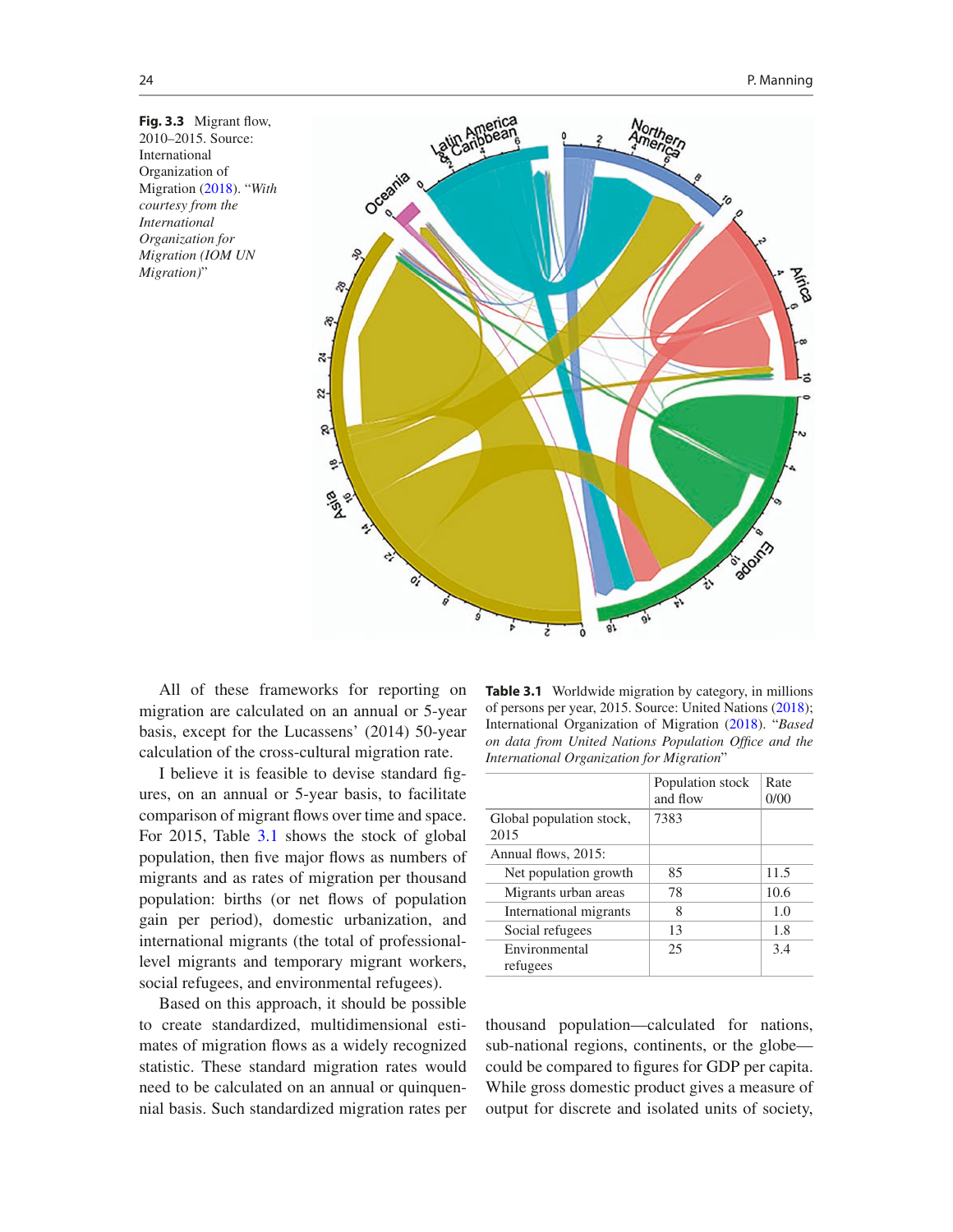migration flows indicate interactions within and among societies. Combining per capita estimates of GDP and migration would yield a more representative summary of social units and their links. Details on migration could be shown by breaking down Table 3.1 by region or otherwise. Thus, births take place everywhere; population growth centers on tropical regions; international migrations are destined especially for wealthy countries; social refugees flee their homes especially in West Asia and Eastern Africa; while environmental refugees are spread widely.

#### **3.5 Future Changes in Migration**

This chapter's overview of past migration, though rapid, provides a basis for projecting future migration. In particular, I compare current population and migration (2020) with projections for the year 2050, roughly one human generation from today. I begin with the UN-projected global population of 9771 million for 2050 (Table 3.2, Column 3), based on more than a half-century of UN demographic experience. Regional subtotals within this total reveal the following expected developments. Populations are to decline by 2050 in Europe and northern Asia, while populations will increase modestly in the Americas and Oceania, especially because of immigration. Populations in South, Southeast, and West Asia

and especially Africa will increase. By 2050, Nigeria's population of over 400 million will exceed that of the US; Nigerian population density will be roughly ten times that of the US.

But the UN, while it projects rates of urbanization, has yet to project levels of refugee migration because of their high level of fluctuation. Nevertheless, for the future years of the Anthropocene, one must acknowledge that refugee flows have become part of our reality—both social refugees escaping national-level conflicts and environmental refugees escaping natural disasters. After comparing various migration flows and rates, I offer some speculations on future change in population and migration.

To clarify the complexities of projecting migration into the future, I offer two polaropposite sets of assumptions. At one extreme, I assume that societies will put forth *maximal reform* efforts to reform society and limit climate change. That is, societies will regulate environmental degradation but also seek to limit economic inequality, limit group antagonisms, and achieve collaboration of all nations—large and small, rich and poor. That is a dream at one pole. The second and opposite polar option is that of *minimal reform*, in which I assume that individuals and societies will implement no additional corrective policy for climate change or social reform. This second pole is the path on which we are currently headed. In Table 3.2, Column 4

1 2a. 2b. 3a. 3b. 4a. 4b. 5a. 5b. Variables Year 2015 Year 2050 Year 2050 Year 2050 UN estimate Rate 0/00 UN Projection Rate 0/00 Max reform Rate 0/00 Min reform Rate 0/00 Global population stock | 7383 | 9771 | 9500 | 9300 Annual flows: Population growth 85 11.5 54 5.5 45 4.7 35 3.8 Migration to urban areas 78 10.6 74 7.6 74 7.8 80 8.6 International migrants 8 | 1.0 |- | 25 | 2.6 | 16 | 1.7 Social refugees  $\begin{array}{|c|c|c|c|c|c|c|c|} \hline 13 & 1.8 & - & 20 & 2.1 & 40 & 4.3 \\ \hline \end{array}$  Environmental refugees 25 3.4 – 40 4.2 120 12.9

**Table 3.2** Two speculations on world population and migration, 2050 (in millions). Source: United Nations (2019); International Organization of Migration (2018); Manning speculative estimates for Columns 4 and 5. "*Based on data from United Nations Population Of"ce and the International Organization for Migration*"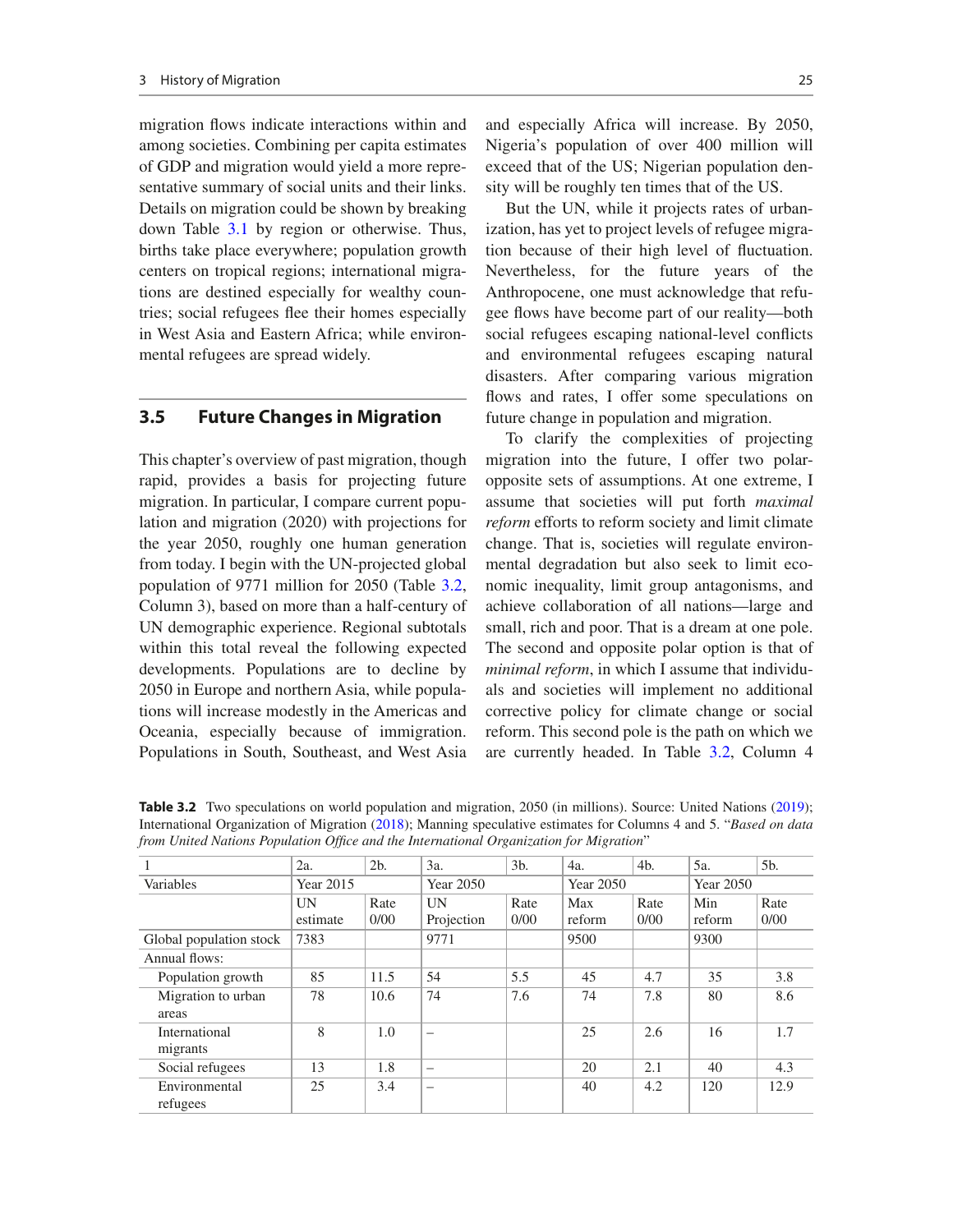shows my projected 2050 figures for the maximal reform option, while Column 5 shows my estimates for the minimal reform option.

To complete the figures for Columns 4 and 5 in Table 3.2, I made additional assumptions, as follows. *Global population* and its growth (in Columns 4 and 5) are less than the UN projection in Column 3 because of lower tropical birth rates in the case of Max Reform and because of higher mortality rates worldwide in the case of Min Reform. *Urbanization* rises for the case of Min Reform as people flee the countryside. *International migration* triples with Max Reform because of expert allocation of skilled workers; it will double with Min Reform. *Social refugees* rise only modestly with Max Reform because of international cooperation but rise rapidly with Min Reform because of environmental and social chaos. *Environmental refugees* rise despite Max Reform because of temperature rise but rise even more to become the main form of migration in the case of Min Reform. While I have assumed that life expectancy and birth rates will each decline because of environmental crisis, my projections assume—perhaps dubiously—that levels of education and professional skill will continue to improve. These are preliminary speculations but I hope they can stimulate discussion, both to improve the technique of projecting migration and to draw the attention of policy-makers. I would not be surprised to find, if I were to survive for 30 years, that the deviations from past patterns became greater than I projected.

#### **3.6 Conclusion: Functions of Migration**

I have emphasized the role of human migration in creating an expanding succession of social groups and multi-layered networks. The basic human model of cross-community migration developed a sequence of variations, responding to changing social circumstances. Pleistocene migration began by supporting individual communities, then facilitated the colonization of new lands, the maintenance of community networks, and the long-distance exchanges of technology and culture. Holocene migration added a balance among dispersion, consolidation, and hierarchy of populations, finally generating global interconnection in migration. Anthropocene migration built networks for moving labor and knowledge, then began creating networks of social and environmental refugees.

I identify four principal functions of migration in the human order, which have operated simultaneously at the levels of community, society, and global system. Most fundamental is the function of *sustaining human diversity* in genetic constituents and in the social order. Crosscommunity migration, in which some young people typically leave their home to join another community, is a social mechanism of diversification that adds to the pre-existing genetic mechanisms.3 Cross-community migration expands genetic diversity by bringing new genetic constituents into communities which, if left isolated, might become narrowly specific through genetic drift. Similarly, cross-community migration expands social diversity by opening discussions among people of different backgrounds, both enabling them to exchange their existing ideas and to develop new ideas out of their interaction. In another sort of diversity, migration is commonly unpleasant, fearsome, and dangerous. It facilitates human stratification through hierarchy and inequality. The arrival of migrants in a community may raise hostilities of one sort or another—as the receiving community seeks to repel or otherwise eliminate the migrants or as the migrants seek to conquer, oppress, or eliminate the community they enter.

The second function of migration is to *mediate society's links to the Earth's climate and environment*. Human activities have caused both rise and fall in global temperature, initially at a relatively small but significant level, and now with great power. A new factor today is the idea of conscious human intervention to limit temperature change. Nevertheless, temperature rise is

<sup>&</sup>lt;sup>3</sup>Genetic mechanisms of diversification include mutation of genes, recombination of chromosomes, and epigenetic or life-course modification of genetic activity by proteins.